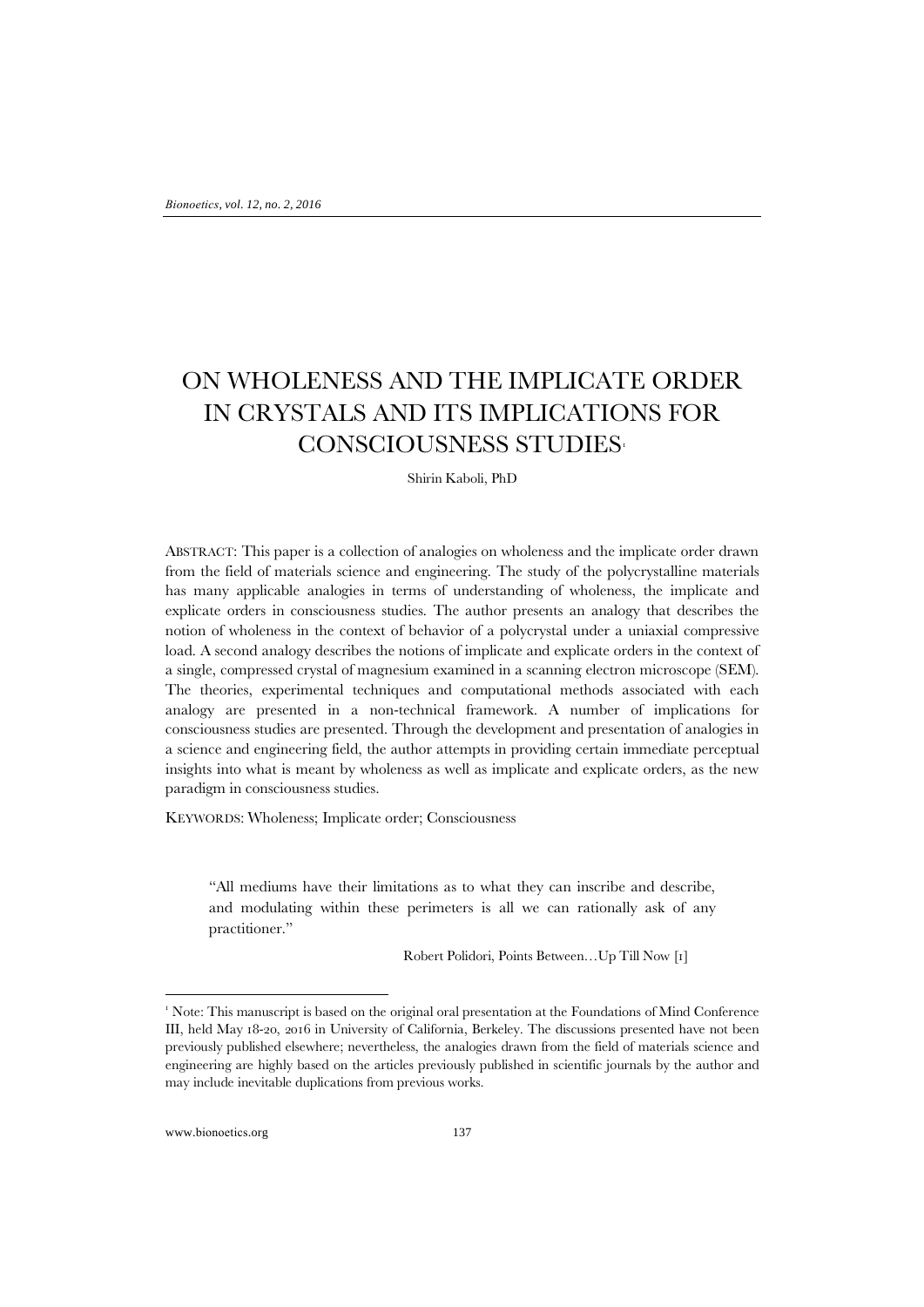BIONOETICS 138

## INTRODUCTION

Wholeness and the implicate order is a model of reality (in general) and consciousness (in particular) which was first proposed by David Bohm in 1980 [2]. This model describes a world view in which reality and consciousness are related to each other in an overall whole that is undivided, unbroken and without borders. Two notions of order appropriate to such unbroken wholeness were introduced, namely the implicate order and the explicate order. The *implicate* or *enfolded* order is primary, independently existent and universal order which is contained implicitly in each region of space and time. The e*xplicate* or *unfolded* order flows out of a law of implicate order and therefore, it is secondary, derivative and appropriate only in limited contexts of space and time [2].

Bohm presented the hologram and ink in fluid stirring device analogies to provide perceptual insights into the meanings of wholeness, implicate and explicate order of his model. The function of the hologram was used to characterize the notions of wholeness and implicate order, showing that each region of a photographic plate contains within it the whole three-dimensional structure and each region of the structure is relevant to the whole of the interference pattern on the plate. The ink in fluid stirring device was used to demonstrate processes in which the explicate order becomes relevant, noting that the parts of the ink droplets remain in a one-to-one correspondence as they are stirred up in a continuously moving fluid [2]. The force applied to the fluid through the mechanical rotator is not conditioned by the ink droplet as a whole or the parts of the thread of ink. The force is beyond the whole and the parts and yet, drives the system to go from the implicate domain of droplet to the explicate domain of a thread of ink and vice versa. This force is an inherent in the overall system. At a deeper level, it has its own set of implicate and explicate orders and correspondingly a deeper force that would drive their transformation into each other as discussed in sub-system, system and super-system theory in [2]. Together with F. David Peat, Bohm presented further examples of implicate order in the fields of art, poetry and music to emphasize a broad significance of the implicate order, not only in science but in the overall order of society and individual human beings [3].

In this paper, the wholeness, implicate and explicate order are further explored with the help of a number of analogies drawn from the field of materials science and engineering. The main objective of this paper is to use the theories, experimental techniques and computational methods already developed and validated in materials science and engineering to support and further discuss the wholeness and the implicate order model in consciousness studies [2].

The content of this paper is organized in three sections. The first two sections present two analogies drawn from the fields of crystals plasticity and electron microscopy,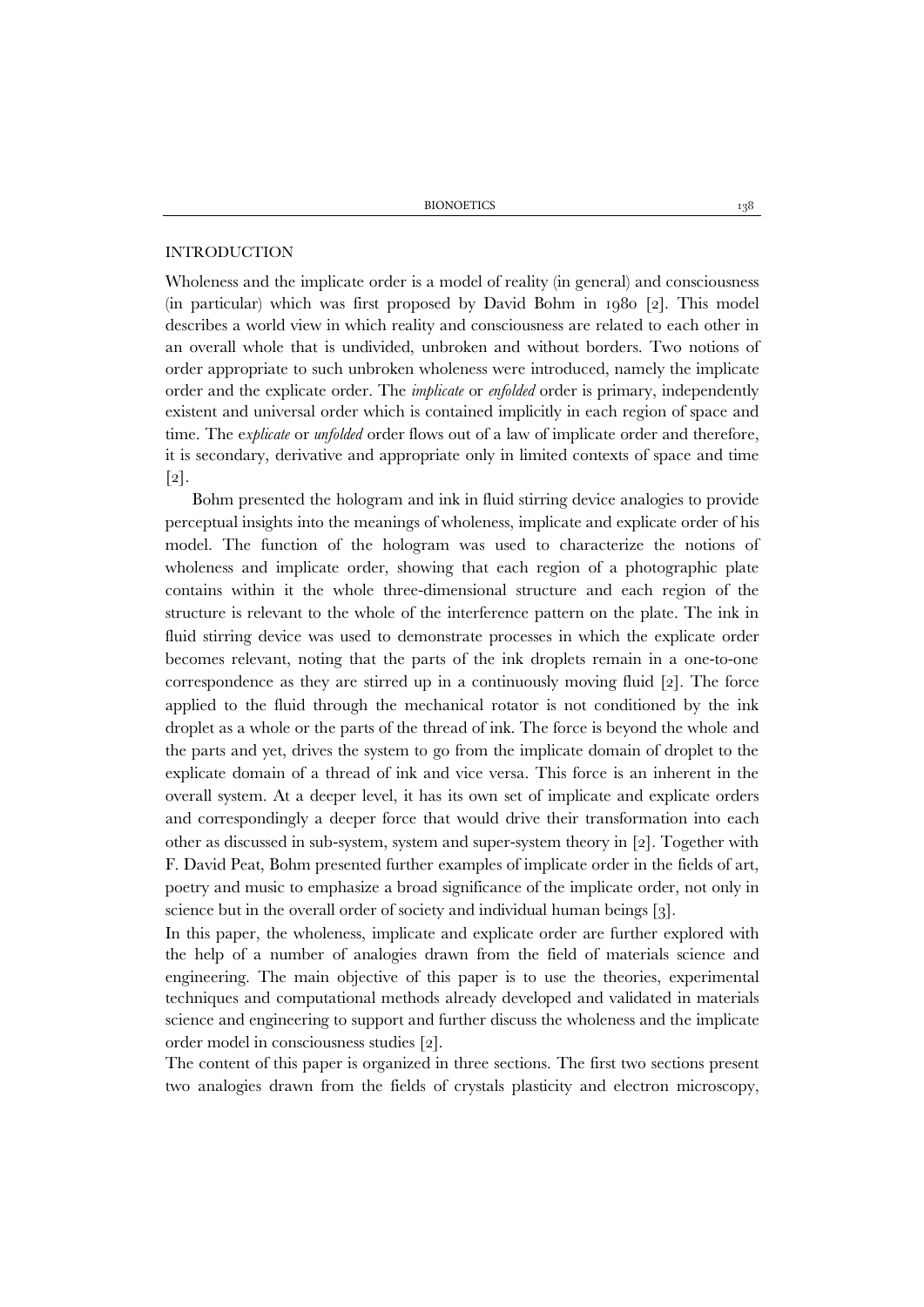respectively. For each analogy, the relevance to the wholeness and the implicate order model [2] is described. The implications for consciousness studies are discussed in the third section. The paper concludes with a proposal to the community of consciousness researchers to bring about the well-developed and well-established theories, techniques and methods from hard sciences in exploration, examination and mapping the nature of reality and consciousness as *one* undivided whole.

### ANALOGY I. WHOLENESS OF A POLYCRYSTAL

"When at last we shall rush rapidly past objectness we shall probably see the totality of the whole world."

## Mikhail Matyushin [4]

In this section, the wholeness of a polycrystal is presented as an analogy of the wholeness of reality and consciousness in Bohm's model [2]. A polycrystal is a solid aggregate of crystals of varying crystal orientation and size. Figure 1 shows a schematic of a polycrystal with three examples of individual crystals indicated with *A*, *B* and *C*. Each crystal contains crystal planes (shown with parallel lines) of certain orientation in the volume of the aggregate. If the aggregate is subjected to a uniaxial compressive load shown with top and bottom arrows in Figure 1, the aggregate and its constituent crystals change shape. The stress *S* of aggregate is indicated with *SAggregate* and the stress in individual crystals  $A$ ,  $B$ ,  $C$  is indicated with  $S_A$ ,  $S_B$  and  $S_C$ , respectively. Each crystal experiences a fraction of the overall load, depending on its position and crystal orientation in the volume of aggregate. Therefore, the stress of aggregate differs from the stress in individual crystals  $(S_A \neq S_B \neq S_C \neq S_{Aggregate})$ . As a result, the behavior of aggregate is not simply deduced by averaging the behavior of individual crystals.

Upon compression, the shape change of each crystal does not occur freely, but is dependent on simultaneous shape change of adjacent crystals surrounding it. This indicates that the behavior of each crystal depends on the behavior of the rest of the aggregate and vice-versa. In addition, the interactions between adjacent crystals and interactions of each crystal in relation to the aggregate are constantly changing the behavior of aggregate and constituent crystals during compression.

Materials scientists use *self-consistent models* [5] in order to successfully predict the numerical results of a uniaxial compression experiment on a polycrystal. Selfconsistent models are based on *the science of muddling through* [6]. This approach is based on construction of a preliminary solution from the initial situation and building out the solution in a step-by-step process with successive limited comparisons. The final solution is achieved through adaption and iteration, with constant rebalancing of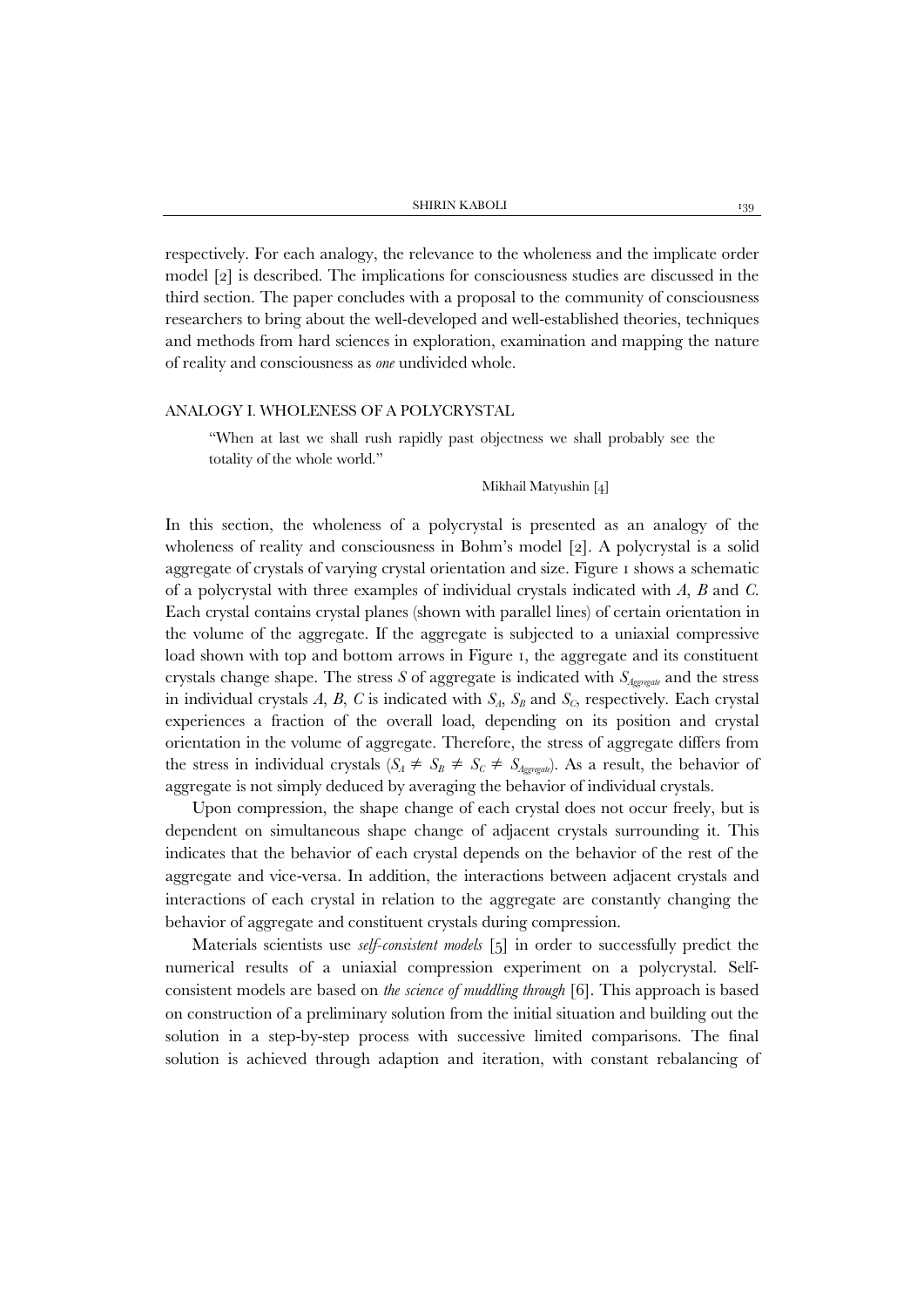incompatible and incommensurable components that are imperfectly known but acquired as the process goes on [7].

The results of self-consistent models show that each crystal not only represents the aggregate but also contributes to it [8,9]. The aggregate and its constituent crystals act according to a general relationship [10] which can be regarded as a *stress flux* transferring the overall load of aggregate at macroscale to each crystal at microscale and vice versa. The aggregate and its constituent crystals change shape in relation to this flux such that the whole entity is self-consistent at all length scales. The constant enfoldment-unfoldment processes of crystals going into shape change, orientation change and phase transitions take place when the crystal is subjected to an external force analogous to the force in the ink in fluid stirring device analogy [2].

The behavior of a polycrystal under a uniaxial compressive load offers a striking resemblance to the behavior of plasma which was the subject of study of Bohm [11]. He perceived the behavior of plasma as a highly organized system which behaves as a whole and acts similar to a living being. Bohm worked with self-consistent mathematical formalism, a similar approach of materials scientists in using selfconsistent models, which correctly predicted the numerical results of the plasma experiments [11]. In the framework of wholeness and implicate order model, the polycrystalline aggregate is considered as one undivided whole and the constituent crystals are considered its parts. Each part behaves as an individual component, but as part of a larger, undivided whole.

# ANALOGY II. IMPLICATE AND EXPLICATE ORDERS IN ELECTRON **MICROSCOPY**

"By putting things in order, I create and understand at the same time."

Clarice Lispector, The Passion According to G.H. [12]

In this section, the notions of implicate and explicate orders in Bohm's model [2] are further explained in the context of electron microscopy. A scanning electron microscope (SEM) uses an electron beam to illuminate and magnify the surface of a specimen for observation and analysis [13]. Figure 2 shows a schematic of crystal *A* from the polycrystal in Figure 1 under the electron beam. The near surface crystal planes rotated about a rotation axis inside the crystal. The red crystal planes indicate the positions where the Bragg's law of electron diffraction (with Bragg angle  $\theta_B$ ) is satisfied [13]. The rotation of crystal planes is attributed to the shape change of crystal under the uniaxial compressive load (shown in Figure 1).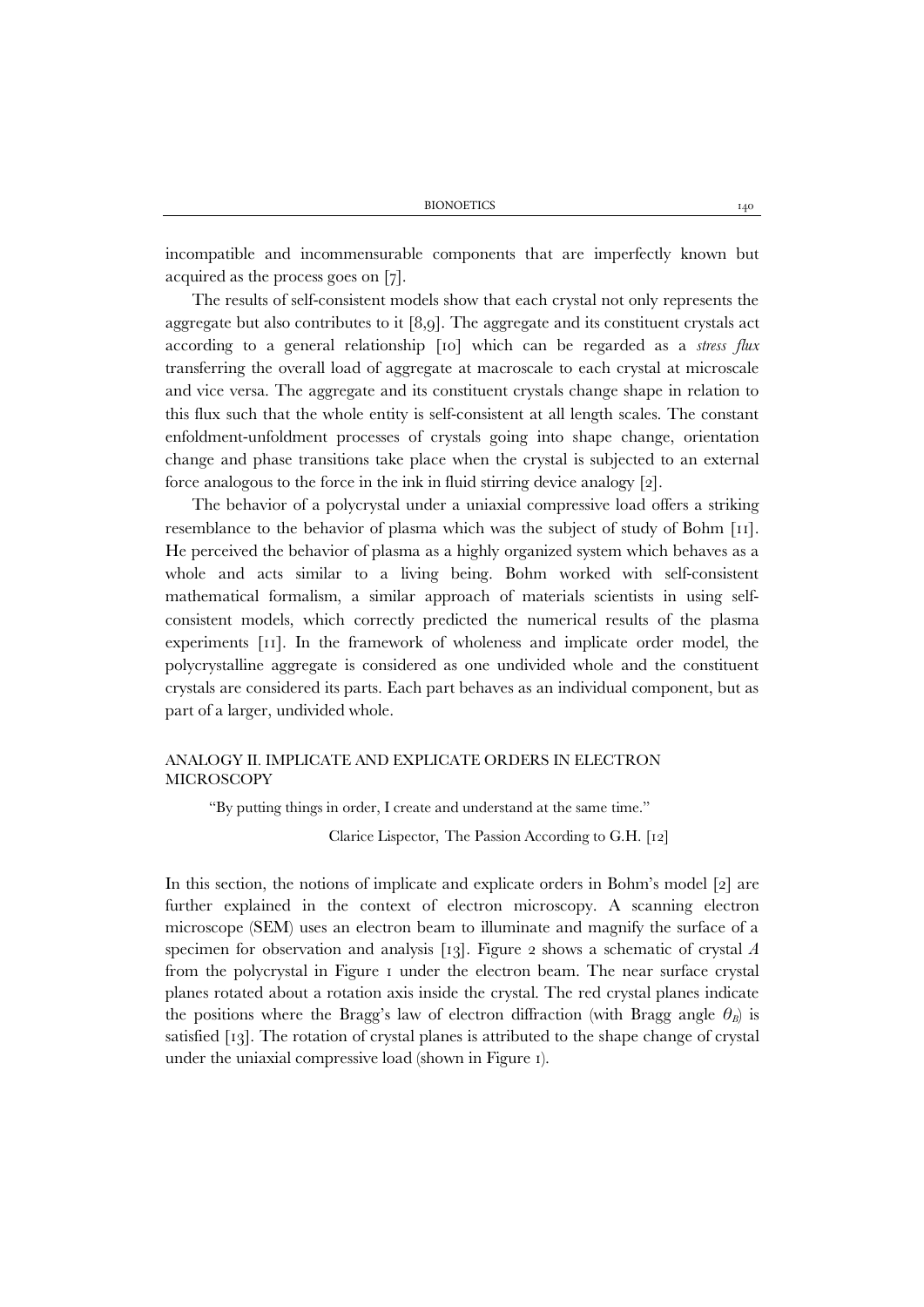SHIRIN KABOLI 141

If this crystal is examined in SEM, the near surface, three dimensional volume of the crystal is projected onto a two dimensional image using the imaging and diffraction techniques. Figure 3 shows the schematics of crystal-detector configurations for imaging and diffraction techniques in SEM, respectively. The green shaded areas indicate the electrons scattered and detected by the detector to form an image. A description of each technique is beyond the scope of this paper and the detailed information can be found in [14].

Figure 4 shows the results for a compressed crystal of magnesium examined in SEM. Figure 4a shows a schematic image in a Cartesian (x-y) space with a band of contrast across a dark gray background. The band is aligned parallel to the rotation axis of the compressed crystal and the edges of the band correspond to the positions where the Bragg's law of electron diffraction is satisfied. Therefore, there is one-to-one correspondence between the three dimensional volume of the crystal being scanned and the two dimensional image formed by the detector [15]. For example, subset I in Figure 2 corresponds to subset I in Figure 4a. Figure 4b shows a diffraction pattern formed in an angular space  $(\Psi-\phi)$ . This pattern contains bands and lines representing different sets of crystal planes in a crystal. Each region of the pattern contains within it the three dimensional structure of the crystal and each region of crystal is relevant to the whole of the pattern. Therefore, there is *no* one-to-one correspondence between the three dimensional volume of the crystal being scanned and the two dimensional pattern formed by the detector [16].

In the framework of wholeness and implicate order model, the rotation of crystal planes in a three dimensional volume of the compressed crystal is introduced as the implicate order. This implicate order is enfolded in the image and is manifested itself into an explicate order in the form of a band of contrast (Figure 4a). Depending on the microscope operation conditions, this band of contrast can change its position, width, intensity and shape. Nevertheless, all forms of this band of contrast, i.e. all explicate orders, still represent the same implicate order, i.e. the same rotation of crystal planes in a three dimensional volume of the compressed crystal. Following the arguments of Bohm [2], the three dimensional volume inside the crystal is considered as a higher dimensional ground in which the implicate order prevails and out of which the lower dimensional projections (i.e. image and diffraction pattern) exist with their own explicate orders. Furthermore, the diffraction pattern closely resembles the hologram analogy of Bohm [2] such that the rotation of crystal planes is the enfolded implicate order within the recorded patterns and is unfolded through the rotation of patterns recorded in sequence from the crystal surface.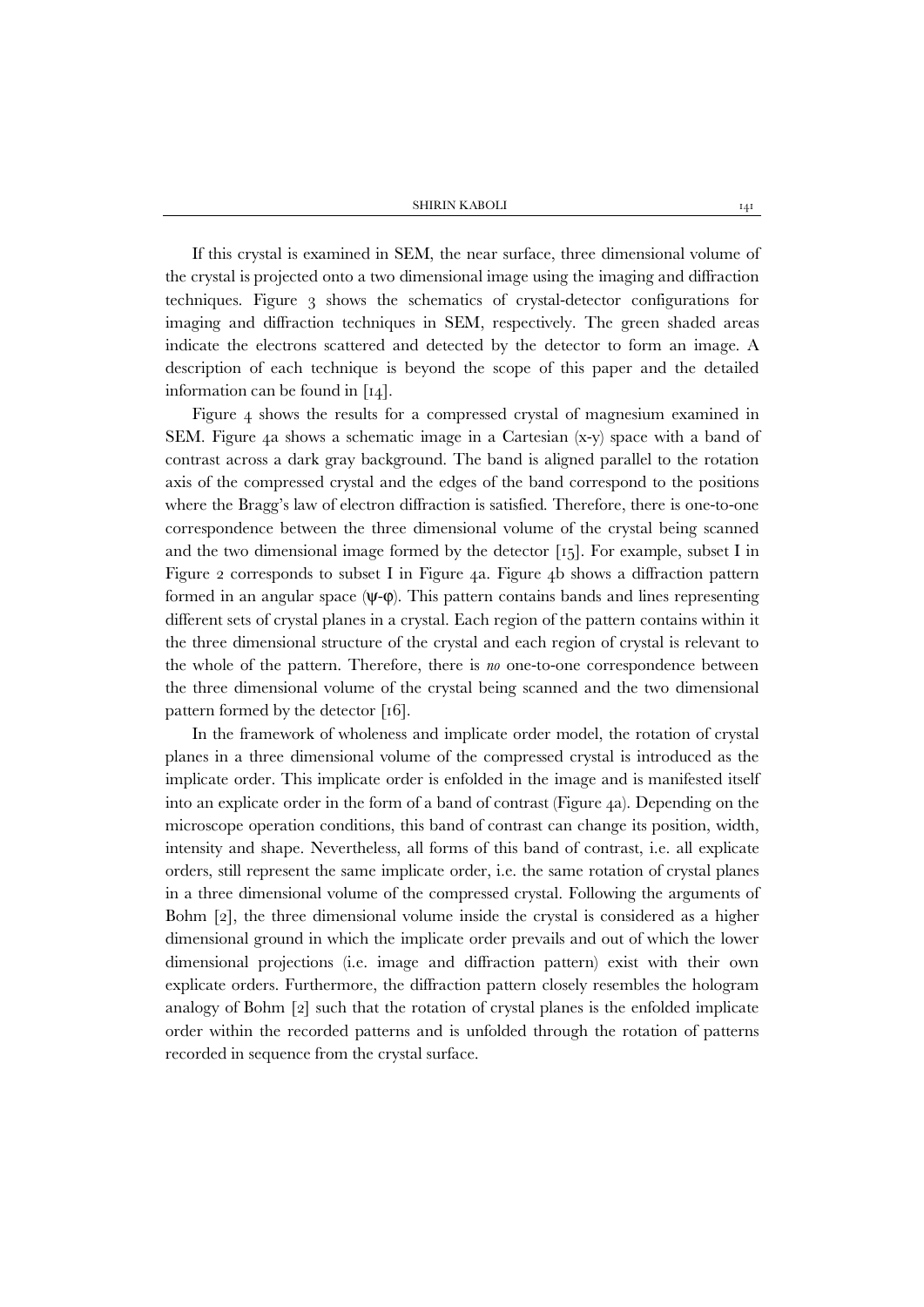## IMPLICATIONS FOR CONSCIOUSNESS STUDIES

"…in my scientific and philosophical work, my main concern has been with understanding the nature of reality in general and of consciousness in particular as a coherent whole, which is never static or complete but which is an unending process of movement and unfoldment...perhaps because we have at present no coherent world view, there is a widespread tendency to ignore the psychological and social importance of such questions almost altogether.

#### David Bohm [2]

Based on the two analogies described previously, one can consider the brain as the crystal and the stream of consciousness (or its contents) as the electron wave field inside the brain. The term *stream* is particularly relevant in this context since the electron beam can be considered as a stream of electrons interacting with the crystal. Considering consciousness as the electron wave field interacting with the brain as the crystal offers the possibility of defining consciousness based on the properties of the electrons and matter in a mathematical framework provided by the dynamical diffraction theory [13] described in the following.

If an incident electron wave satisfies the boundary conditions at the crystalvacuum interface, it is transformed into a wave field inside the crystal. Replacing the crystal by the brain and contents of consciousness by the electron wave field, the question is then what are the characteristics of the electron wave field inside the brain and furthermore, what information does such electron wave field carry with respect to the contents of consciousness? This problem can be mathematically treated through considering the neurons in the brain as atomic planes in the crystal and the membrane potential of the neuron as the Coulomb potentials of the single atoms. Based on the dynamical diffraction theory [13], the wave function *Ψ(r)* of the propagating electron within the brain with points *r* is expressed by Schrödinger equation, where *m* is the relativistic mass of the electron, *e* is the magnitude of the electron charge, *h* is the Planck's constant,  $E$  is the incident electron potential, and  $V(r)$  is the periodic membrane potential of single neurons expanded as a Fourier series over all reciprocal points *h* which are defined in the spectral domain and are inversely proportional to the points *r* in real space.:

$$
\nabla^2 \Psi + \frac{8\pi^2 m|e|}{h^2} \left[ E + V(r) \right] \Psi = 0
$$
\n
$$
V(r) = \sum_{-\infty}^{+\infty} V_h \exp(2\pi i h \cdot r)
$$
\n
$$
(2)
$$

The solution of equation (1) exhibits the same fractal characteristics as the brain and can be written as a sum of scattered waves  $\Psi^{(j)}$ :

$$
\Psi(r) = \sum_j \in^{(j)} \varphi^{(j)} = \sum_j \in^{(j)} \sum_j C_g^{(j)} \exp[2\pi i (k_0^{(j)} + g) \cdot r] \exp(-2\pi q^{(j)} z)
$$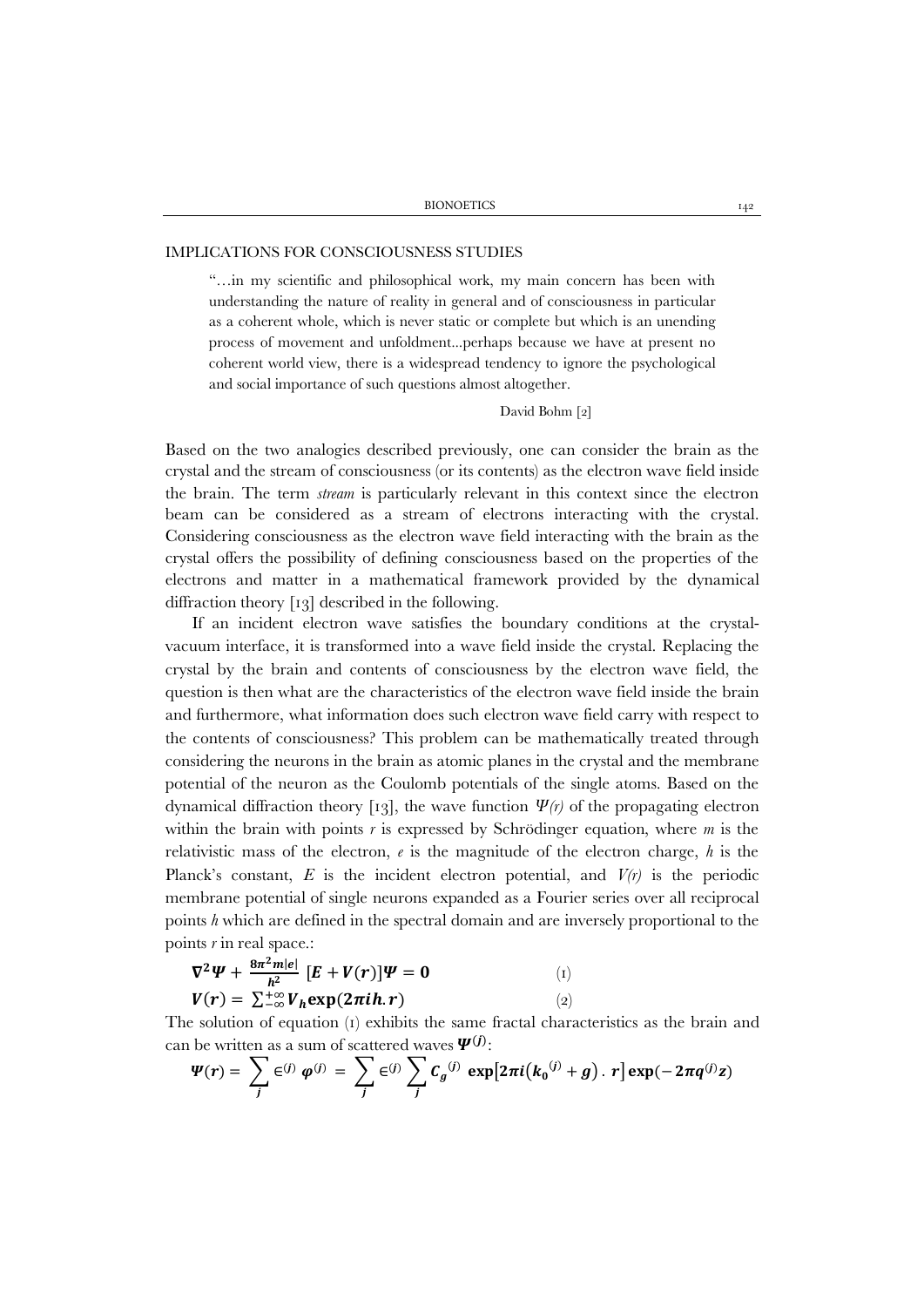Where the  $\epsilon^{(j)}$  are the excitation amplitudes of the waves  $\varphi^{(j)}$  and the  $C_g^{(j)}$  are the amplitudes of the partial waves with wave vectors  $\mathbf{k}_g^{(j)} = \mathbf{k}_0^{(j)} + \mathbf{g}$ . The last term, containing the absorption parameters  $q^{(j)}$  expresses the exponential decrease of the wave amplitudes with increasing depth  $z$ . The indices  $j$  and  $g$  run over an infinite number of reciprocal lattice points. This treatment is consistent with Pribram's holographic notion of the brain [17]. The above proposal presents a number of insights into the study of consciousness as listed below.

- 1. The electron wave function has the same the same periodicity as the crystal. In other words, the implicate order enfolded inside the crystal is manifested itself into the electron wave. If consciousness is regarded as the electron wave and the crystal is regarded as matter, the wave solution of dynamical diffraction theory suggests that both consciousness and matter have the same implicate order i.e. same periodicity. This leads to the two following conclusions; first, consciousness can be understood in terms of the implicate order. Second, consciousness and matter are not separated from each other but connected together by means of a common implicate order. Both of these conclusions support the wholeness and implicate order model of Bohm [2].
- 2. The implicate order of crystal and the unfolded explicate orders of projections become apparent by means of the electron beam. Therefore, the electron beam is prior to the crystal and the projections since without the electron beam, the implicate order of crystal and the explicate orders of projections become non-existent. Similarly, consciousness is prior to all implicate and explicate orders since all implicate and explicate orders become non-existent without the stream of consciousness [2].
- 3. In SEM, the crystal is the observed and the detector forming the projections is the observer. The implicate order of crystal as the observed is enfolded in the electron beam and is unfolded into the explicate orders of projections as the observer. Similarly, the stream of consciousness forms and dissolves all *things* including the observer and the observed. This definition is consistent with the analogy of brain being the hardware, the mind being the software and consciousness being beyond both as defined by John C. Lilly in [18].
- 4. The electron beam of certain energy or convergence angle results in a certain projection while the electron beam of a different energy or convergence angle results in a different projection. This indicates that the implicate order of crystal and explicate order of projections are not separated by the properties of the electron beam. This implies that the implicate and explicate orders and the stream of consciousness are not separable and indeed, all exist in one undivided whole.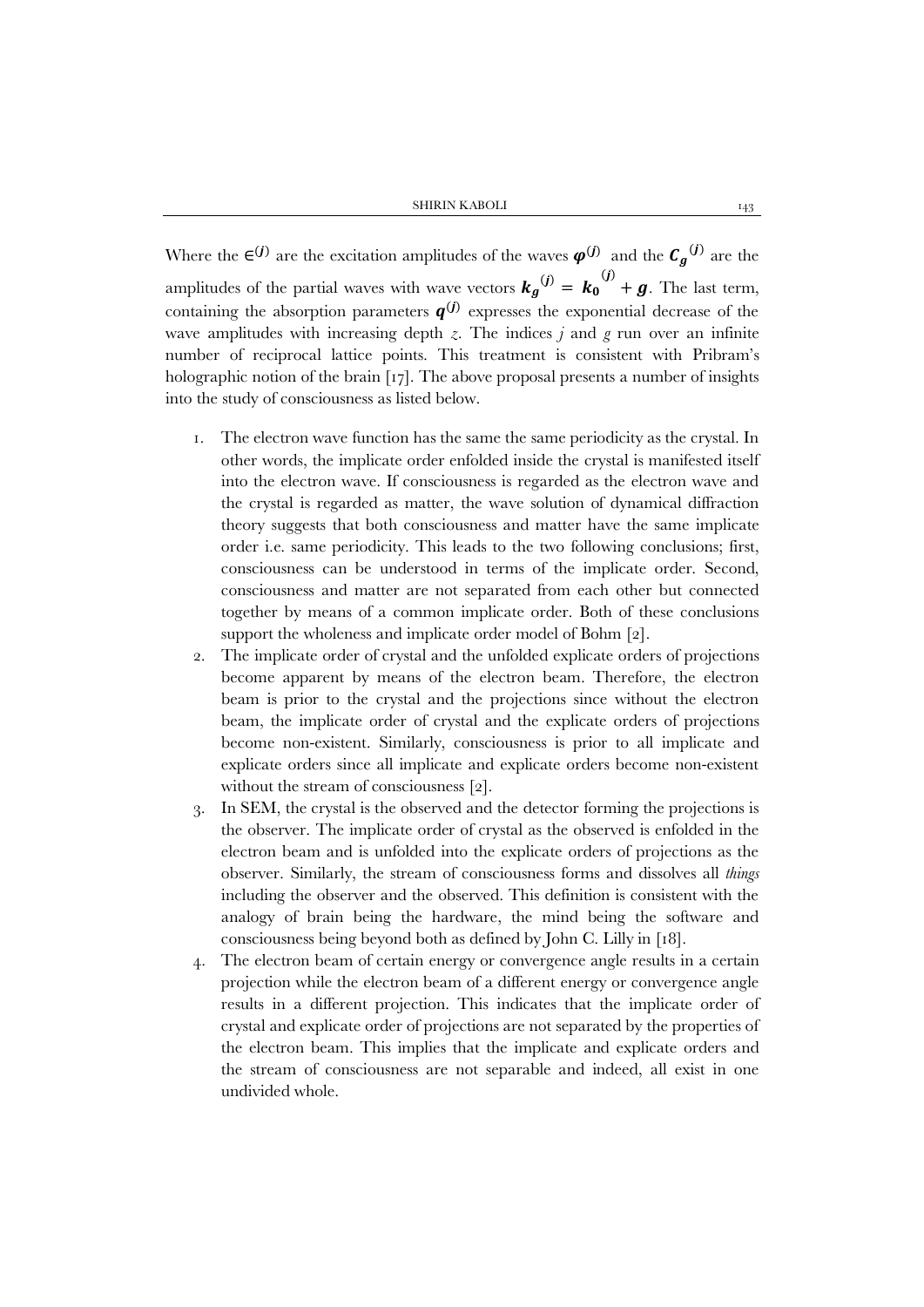- 5. Through its interaction with the crystal, the electron beam is modulated to give the explicate orders. This means that the electron beam is affected by the implicate order of the crystal. Therefore, it is proposed that the stream of consciousness is constantly modified by the set of enfolded implicate orders. In other words, the stream of consciousness is affected by what it creates and dissolves.
- 6. The definition of consciousness in terms of an electron beam with the solution in the form of an electron wave function supports the arguments of Douglas Hofstadter in defining consciousness as a self-perceiving and self-inventing *strange loop* [19]. In the framework of reality and consciousness, the implicate and explicate orders are dynamically enfolding and unfolding in an undivided whole [2]. Each human being is an explicate order manifested by means of a stream of consciousness out of an enfolded implicate order.
- 7. Self-similarity is necessary in order to achieve a coherent phase in the scattered electron waves through phase modulations, similar to the selfsimilarity of a crystal over space. Diffraction patterns from a damaged crystal (for example, from a surface deformed by mechanical polish) becomes noisy due to many *out-of-phase* scattering events, since self-similarity is diminished by disturbed the periodicity of unit cells which are the building blocks of a crystal.
- 8. The subject/object (or observer/observed) differentiation is related to the frequency of the carrier wave in the brain. An example is found in Shewanella oneidensis which are the bacteria found in deep sea floors which survive high pressures up to a few GPa. It has been reported that the outer shell of the bacteria behaves differently depending on the frequency of pressure wave applied to them such that to low frequency pressure waves, the shell has a rubbery response and to high frequency shock waves, the shell behaves as a rigid body without "seeing/experiencing" the pressure. In other words, shock experiments bring more survivors compared to static pressure due to the time scale of pressure wave propagation [20]. This implies that if consciousness can be tuned to higher and higher frequencies, the reality response would get closer to the rubbery response of bacteria where the boundaries between the subjects and objects disappear and all become one flow which can reportedly also be achieved through long and intense periods of meditation or through psychedelic drug use [21].

In summary, the implicate and explicate orders are not separated from each other, instead, each set of implicate and explicate orders are bound together with the stream of consciousness creating them, dissolving them and changing them while effectively, being affected by both sets. Therefore, consciousness should be studied in terms of a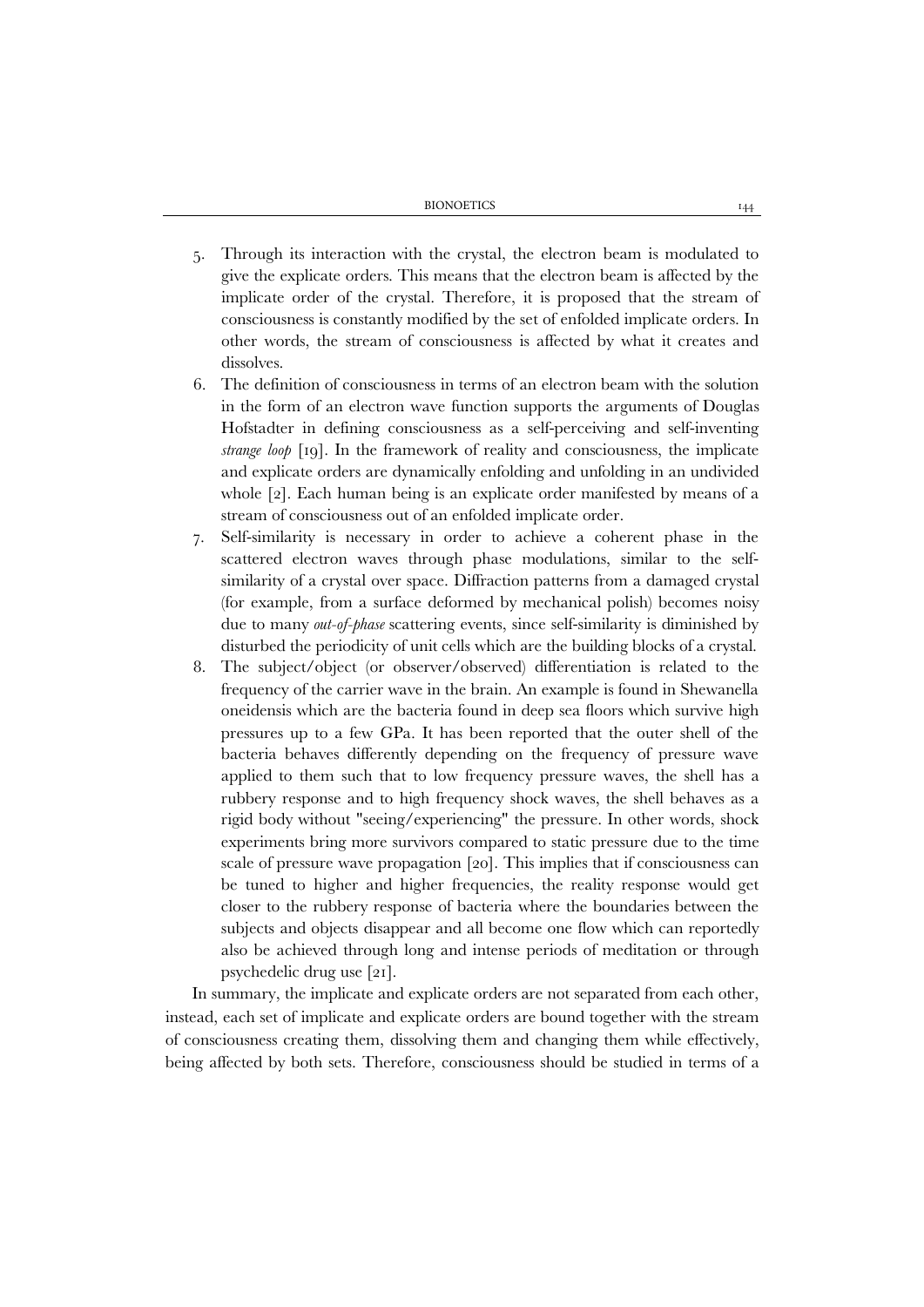set of implicate orders out of the space-time context as well as a set of explicate orders in limited contexts of space and time, all in one undivided whole.

## **CONCLUSIONS**

The development and presentation of analogies in the field of materials science and engineering not only provide immediate insights into the meaning of the notions of wholeness, implicate and explicate order but further supports the model as a representation of reality and consciousness as one undivided whole. The welldeveloped and well-established theories, techniques and methods used by scientists and engineers help the community of consciousness researchers in their understanding and examination of the models proposed in physics and philosophy disciplines. Such better understanding would, in turn, pave the road for a coherent world view.

> Shirin Kaboli, PhD Assistant Research Professor Department of Geoscience High Pressure Science and Engineering Center (HiPSEC) University of Nevada Las Vegas (UNLV) Email: [shirin.kaboli@unlv.edu](mailto:shirin.kaboli@unlv.edu)

# **REFERENCES**

- [1] Polidori, R., *Points Between…Up Till Now*, Steidl Publishers, Germany, 2010.
- [2] Bohm, D., *Wholeness and the Implicate Order*, Ark Paperbacks, London, 1980.
- [3] Bohm, D. and Peat, F.D., *Science, Order and Creativity*, Bantam Books, USA, 1987.
- [4] Matyushin, M., Diary Entry, May 29, 1915 in *Art and Physics: Parallel Visions in Space, Time and Light*, Shlain L.*,* William Morrow Paperbacks, USA, 2007.
- [5] Tome, C.N. and Oliver, E.C., *Code Elasto-Plastic Self-Consistent (EPSC),* Los Alamos National Laboratory, New Mexico, 2002.
- [6] Lindblom, C., *The Science of Muddling Through*, Public Administration Review, 19(2), 1959, pp. 79-88.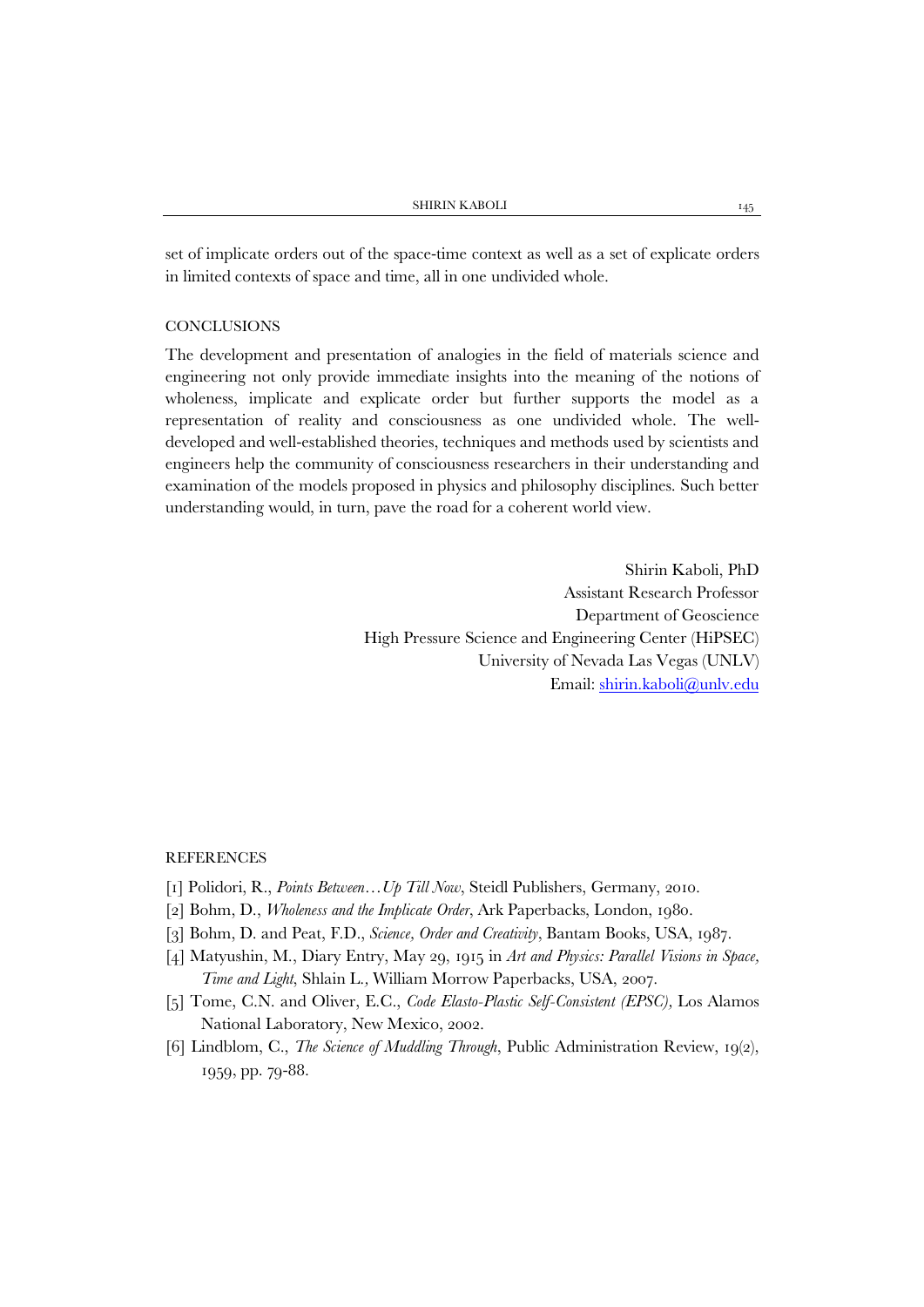BIONOETICS 146

- [7] Kay, J., *Obliquity. Why Our Goals Are Best Achieved Indirectly*, Penguin Books, USA, 2012.
- [8] Burnley, P.C., and Zhang, D. *Interpreting in situ X-ray Diffraction Data from High Pressure Deformation Experiments Using Elastic-Plastic Self-Consistent Models: An Example Using Quartz*, Journal of Physics-Condensed Matter, 20, 2008, p. 285201.
- [9] Burnley, P.C., *Elastic Plastic Self-Consistent (EPSC) Modeling of Plastic Deformation in Fayalite Olivine*, American Mineralogist, 100, 2015, pp. 1424–1433.
- [10] Bohm, D., *Unfolding Meaning, A Weekend of Dialogue with David Bohm*, Ark Paperbacks, London, 1985.
- [11] Hiley, B.J. and Peat, F.D., *The Development of David Bohm's Ideas from the Plasma to the Implicate Order* in *Quantum Implications: Essays in Honour of David Bohm*, Routledge, London, 1987.
- [12] Lispector, C., *The Passion According to G.H.*, New Directions, Canada, 2012.
- [13] Reimer, L., *Scanning Electron Microscopy: Physics of Image Formation and Microanalysis*, Springer, USA, 1998.
- [14] Wilkinson, A.J. and Hirsch, P.B., *Electron Diffraction Based Techniques in Scanning Electron Microscopy of Bulk Materials*, Micron, 28(4), 1997, pp. 279-308.
- [15] Kaboli, S., Demers, H., Brodusch, N., Gauvin, R., *Rotation Contour Contrast Reconstruction Using Electron Backscatter Diffraction in a Scanning Electron Microscope*, Journal of Applied Crystallography, 48, 2015, pp. 776-785.
- [16] Schwartz, A.J., Kumar, M., Adams, B.L., *Electron Backscatter Diffraction in Materials Science*, Kluwer Academic, New York, 2000.
- [17] Pribram, K, *Languages of the Brain*, Monterey California, Wadsworth Publishing, 1977.
- [18] Lilly, C. J., *Programming and Metaprogramming in the Human Biocomputer*, Crown Publishing Group, 1987.
- [19] Hofstadter, D., *I am a Strange Loop*, Basic Books, USA, 2007.
- [20] Hazael, R., Foglia, F., Kardzhaliyska, L., Daniel, I., Meersman, F. and McMillan, P., *Laboratory investigation of high pressure survival in Shewanella oneidensis MR-1 into the gigapascal pressure range*, Frontiers in Microbiology, 2014, pp. 1-10.
- [21] Bushell, W., New Beginnings: Evidence That the Meditational Regimen Can Lead to Optimization of Perception, Attention, Cognition, and Other Functions, in Longevity, Regeneration, and Optimal Health Integrating Eastern and Western Perspectives, 2009, pp. 348–361.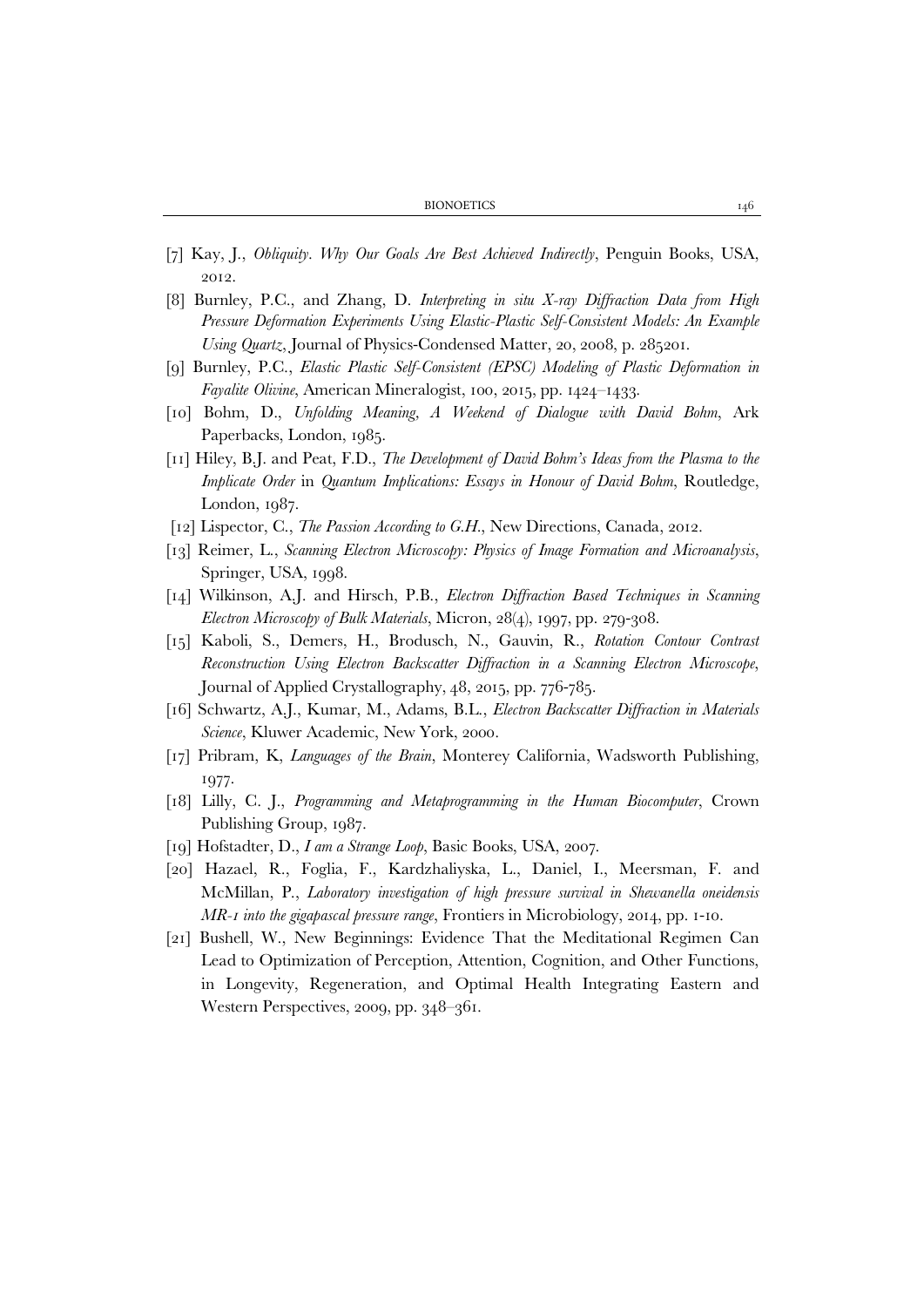

Figure 1. A schematic of a polycrystalline aggregate under a uniaxial compressive load. Three crystals of different orientation and size are indicated with *A*, *B*, *C*. The crystal planes are drawn as parallel lines inside each crystal. The stress of aggregate  $S_{Aggegate}$  is different from the stress of each crystal ( $S_A \neq S_B \neq S_C \neq S_{Aggreate}$ ). The aggregate and its constituent crystals together represent an undivided whole (adapted from [8]).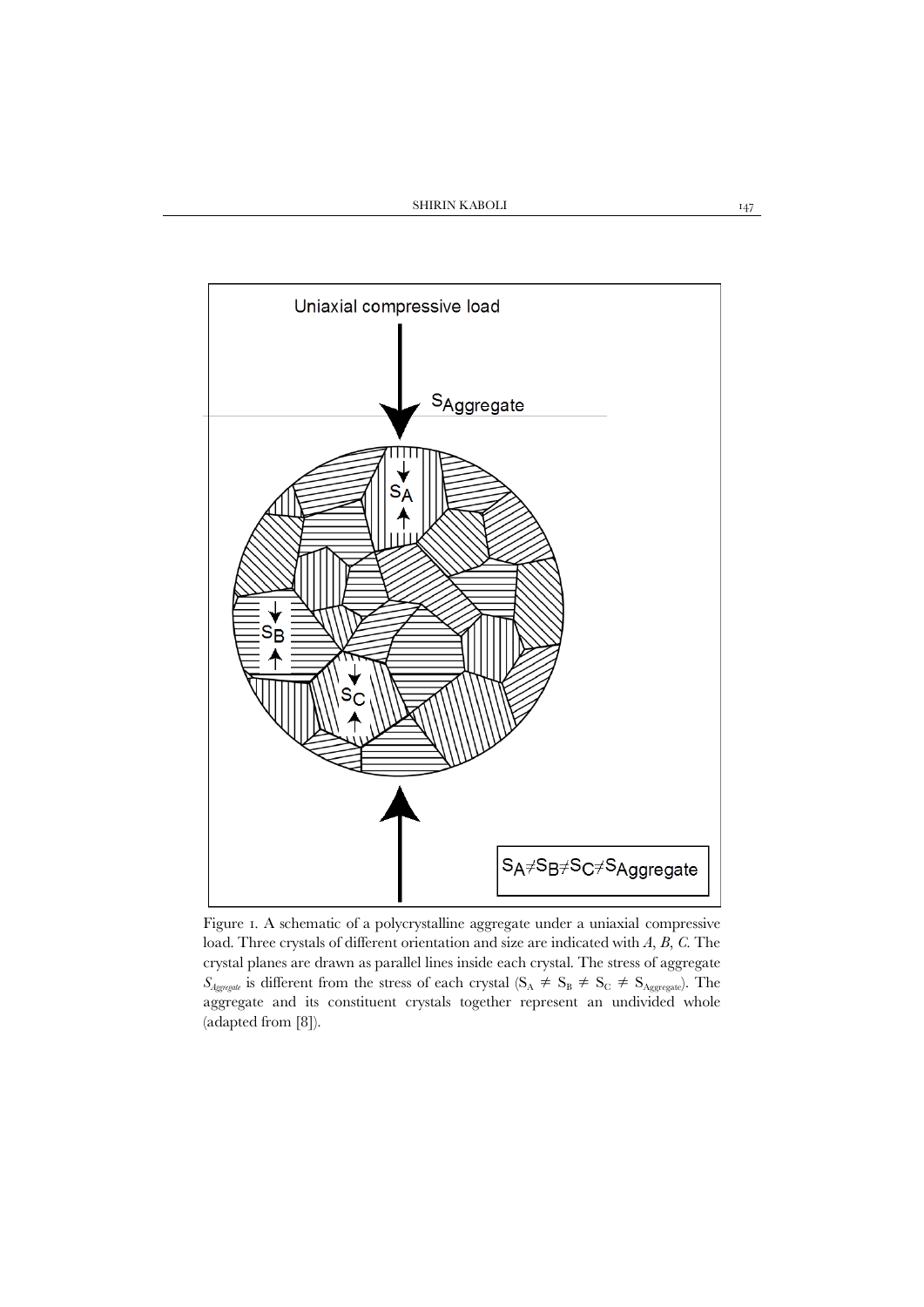

Figure 2. A schematic of rotated crystal planes in the near surface volume of a compressed crystal under an electron beam. The Bragg law of electron diffraction [13] is satisfied at crystal planes indicated in red. The  $\theta_B$ represents Bragg angle. The rotation of crystal planes is introduced as the implicate order of a compressed crystal (adapted from figure 4 in [15]).